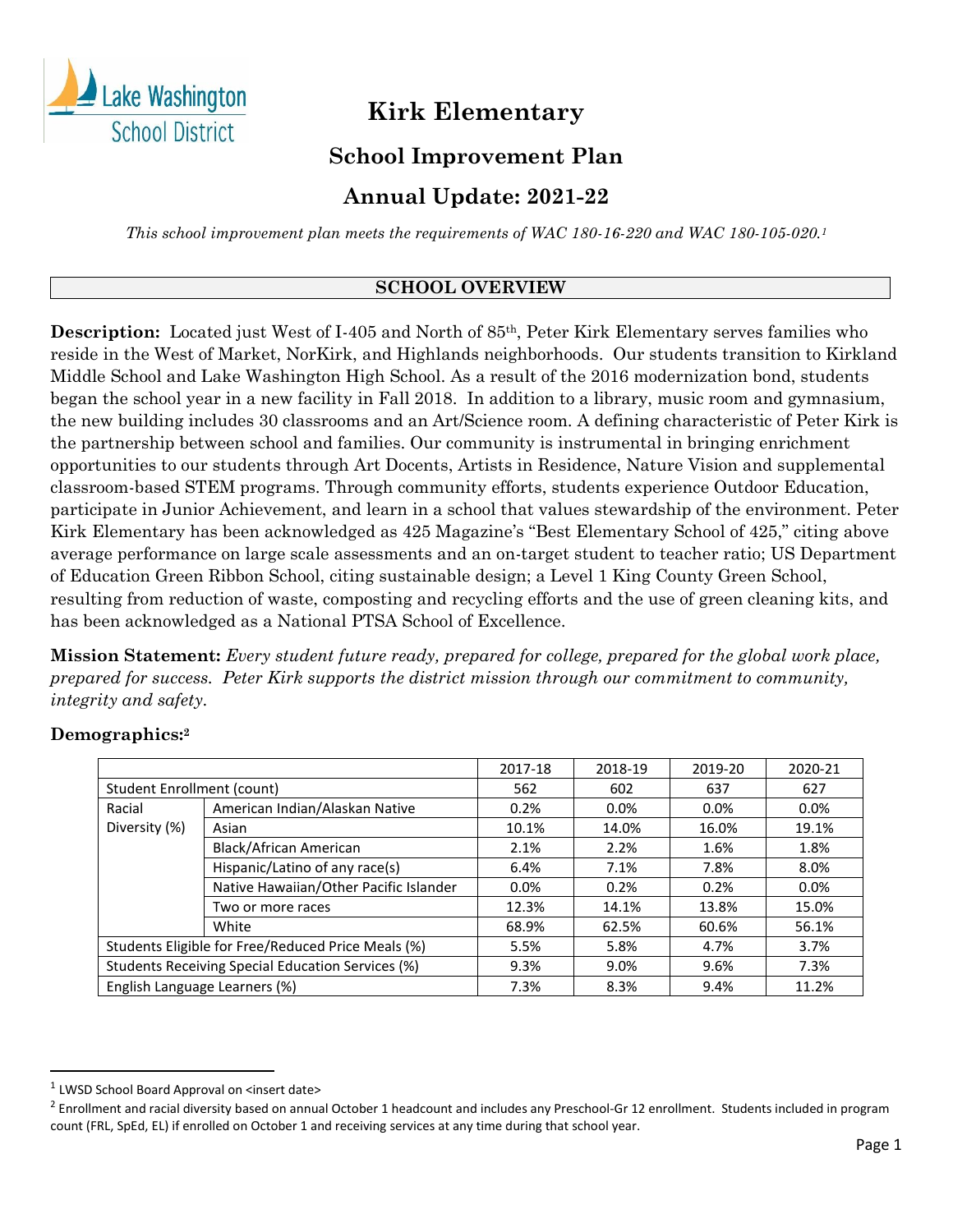### **CONTINUOUS IMPROVEMENT PRIORITIES**

Our target is that all students and student groups are improving, with all gaps closing, each year. The following priorities have been set to guide us in achieving this.

| Priority #1                                                             |                                                                                                                                                                                                                                                                                                                                                                                                                                                                                                                                             |                                                                                                                                                                                                                                                                                                                                                                                                                                                        |  |
|-------------------------------------------------------------------------|---------------------------------------------------------------------------------------------------------------------------------------------------------------------------------------------------------------------------------------------------------------------------------------------------------------------------------------------------------------------------------------------------------------------------------------------------------------------------------------------------------------------------------------------|--------------------------------------------------------------------------------------------------------------------------------------------------------------------------------------------------------------------------------------------------------------------------------------------------------------------------------------------------------------------------------------------------------------------------------------------------------|--|
| <b>Priority Area</b>                                                    | English Language Arts/Literacy                                                                                                                                                                                                                                                                                                                                                                                                                                                                                                              |                                                                                                                                                                                                                                                                                                                                                                                                                                                        |  |
| <b>Focus Area</b>                                                       | Implementing MTSS and UDL principles within Literacy Instruction                                                                                                                                                                                                                                                                                                                                                                                                                                                                            |                                                                                                                                                                                                                                                                                                                                                                                                                                                        |  |
| <b>Focus Grade Level(s)</b>                                             | Grades K through 5                                                                                                                                                                                                                                                                                                                                                                                                                                                                                                                          |                                                                                                                                                                                                                                                                                                                                                                                                                                                        |  |
| <b>Desired Outcome</b>                                                  | Increased understanding and implementation of MTSS principles across all<br>grade levels in literacy instruction.                                                                                                                                                                                                                                                                                                                                                                                                                           |                                                                                                                                                                                                                                                                                                                                                                                                                                                        |  |
| <b>Alignment with District</b><br><b>Strategic Initiatives</b>          | <b>MTSS</b>                                                                                                                                                                                                                                                                                                                                                                                                                                                                                                                                 |                                                                                                                                                                                                                                                                                                                                                                                                                                                        |  |
| Alignment with<br><b>Characteristics of</b><br><b>Effective Schools</b> | <b>Focused Professional Development</b>                                                                                                                                                                                                                                                                                                                                                                                                                                                                                                     |                                                                                                                                                                                                                                                                                                                                                                                                                                                        |  |
| <b>Data and Rationale</b><br><b>Supporting Focus Area</b>               | One of the foundations of an equity based MTSS is having an Integrated<br>Educational Framework, with a fully integrated organizational structure<br>and strong and supportive school culture. Focusing on fully integrated<br>organizational structures allows for full student participation in the general<br>education curriculum for all students. Given the newness of the math<br>curriculum, beginning our MTSS work with reading allows us to focus on<br>implementing the principles of MTSS, UDL and PLCs in familiar territory. |                                                                                                                                                                                                                                                                                                                                                                                                                                                        |  |
| <b>Strategy to Address</b><br>Priority                                  | Action<br>Complete the baseline FIAA.<br>Professional Development for all<br>staff on UDL principles and<br>foundations of MTSS, and PLCs.<br>Begin resource mapping.<br>Examine and reallocate classified<br>staff to provide academic support<br>within classrooms and social<br>emotional support across settings.                                                                                                                                                                                                                       | <b>Measure of Fidelity of</b><br>Implementation<br>Baseline scores on FIAA and<br>clearly articulated goals associated<br>with FIAA results.<br>Completed staff development,<br>evidence of MTSS practices, team<br>assessments of PLCs.<br>Completed professional<br>development, drafts of initial<br>resource maps for reading<br>instruction, team assessment of<br>teacher areas of expertise, skills,<br>talents.<br>Classified staff schedules. |  |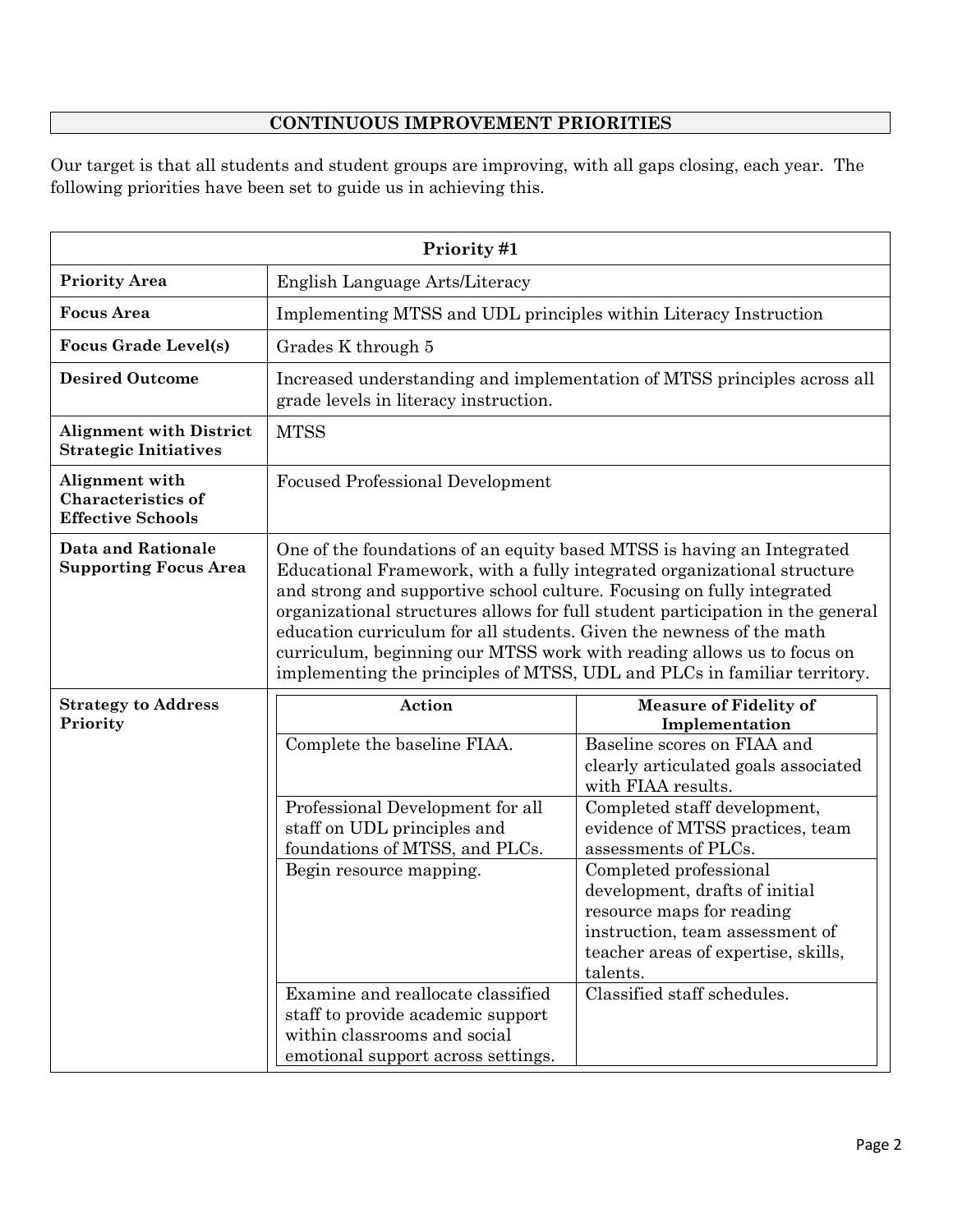|                                         | Examine building schedule to<br>facilitate block scheduling to<br>support Tier 2 and 3 interventions. | Building schedule with protected<br>time to provide targeted support,<br>intervention and enrichment,<br>based upon student learning needs<br>identified through common<br>assessments.                                                                                                                                                                                                                                                                                                                                                                  |  |
|-----------------------------------------|-------------------------------------------------------------------------------------------------------|----------------------------------------------------------------------------------------------------------------------------------------------------------------------------------------------------------------------------------------------------------------------------------------------------------------------------------------------------------------------------------------------------------------------------------------------------------------------------------------------------------------------------------------------------------|--|
| <b>Timeline for Focus</b>               | Fall, 2021 - Spring, 2023                                                                             |                                                                                                                                                                                                                                                                                                                                                                                                                                                                                                                                                          |  |
| Method(s) to Monitor<br><b>Progress</b> | education classroom.<br>MTSS.                                                                         | Completed FIAA, with clear goals and timelines for $2021 - 2022$<br>school year. (MTSS Leadership Team).<br>Observed changes in staff wide collaborative practice.<br>Completed resource maps for ELA.<br>Increased number of students who receive support through Special<br>Education, Safety Net, and ELL receiving core instruction in general<br>FastBridge universal screener benchmarks (Fall, Winter, Spring)<br>Ongoing progress monitoring in FastBridge (onset sounds and/or<br>word segmenting) for students with risk indicators awareness. |  |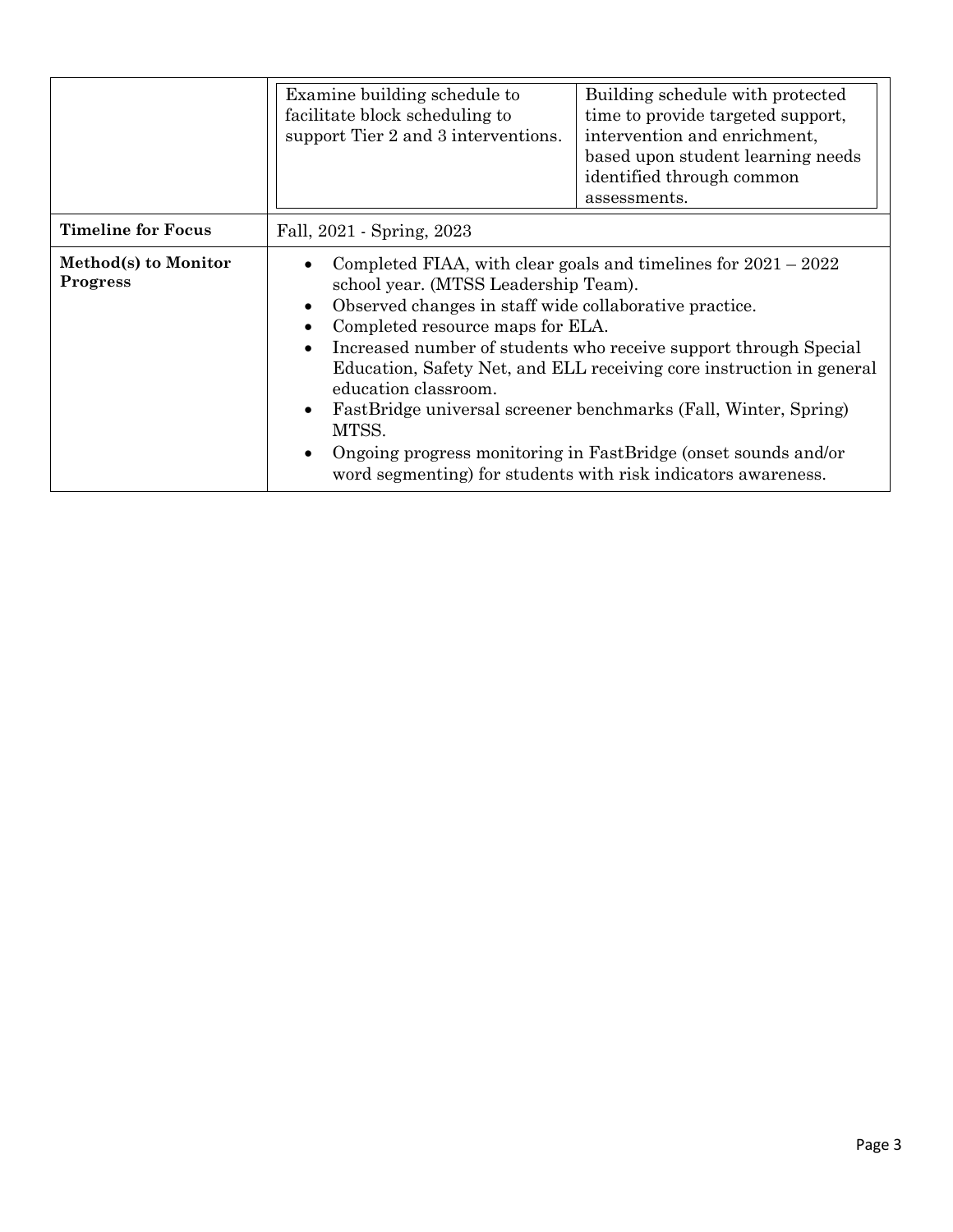| Priority #2                                                             |                                                                                                                                                                                                                                                                                                                                                                                                                                                                                                                                                                                                                                                                                                                                                                                                                                                                                                                                                                                                                                                                                                                                                                                                                                                                                                             |                                                                                                                                                                                                                                                                                                 |  |
|-------------------------------------------------------------------------|-------------------------------------------------------------------------------------------------------------------------------------------------------------------------------------------------------------------------------------------------------------------------------------------------------------------------------------------------------------------------------------------------------------------------------------------------------------------------------------------------------------------------------------------------------------------------------------------------------------------------------------------------------------------------------------------------------------------------------------------------------------------------------------------------------------------------------------------------------------------------------------------------------------------------------------------------------------------------------------------------------------------------------------------------------------------------------------------------------------------------------------------------------------------------------------------------------------------------------------------------------------------------------------------------------------|-------------------------------------------------------------------------------------------------------------------------------------------------------------------------------------------------------------------------------------------------------------------------------------------------|--|
| <b>Priority Area</b>                                                    | Mathematics                                                                                                                                                                                                                                                                                                                                                                                                                                                                                                                                                                                                                                                                                                                                                                                                                                                                                                                                                                                                                                                                                                                                                                                                                                                                                                 |                                                                                                                                                                                                                                                                                                 |  |
| <b>Focus</b> Area                                                       | Implementation of curriculum and collaborative practice.                                                                                                                                                                                                                                                                                                                                                                                                                                                                                                                                                                                                                                                                                                                                                                                                                                                                                                                                                                                                                                                                                                                                                                                                                                                    |                                                                                                                                                                                                                                                                                                 |  |
| <b>Focus Grade Level(s)</b>                                             | Grades 3 through 5                                                                                                                                                                                                                                                                                                                                                                                                                                                                                                                                                                                                                                                                                                                                                                                                                                                                                                                                                                                                                                                                                                                                                                                                                                                                                          |                                                                                                                                                                                                                                                                                                 |  |
| <b>Desired Outcome</b>                                                  | 80% of students in grades 3 through 5 will demonstrate at (Level 3) or above<br>(Level 4) proficiency on the at grade level mathematics SBA.                                                                                                                                                                                                                                                                                                                                                                                                                                                                                                                                                                                                                                                                                                                                                                                                                                                                                                                                                                                                                                                                                                                                                                |                                                                                                                                                                                                                                                                                                 |  |
| <b>Alignment with District</b><br><b>Strategic Initiatives</b>          | <b>MTSS</b>                                                                                                                                                                                                                                                                                                                                                                                                                                                                                                                                                                                                                                                                                                                                                                                                                                                                                                                                                                                                                                                                                                                                                                                                                                                                                                 |                                                                                                                                                                                                                                                                                                 |  |
| Alignment with<br><b>Characteristics of</b><br><b>Effective Schools</b> | Curriculum, Instruction and Assessment Alignment                                                                                                                                                                                                                                                                                                                                                                                                                                                                                                                                                                                                                                                                                                                                                                                                                                                                                                                                                                                                                                                                                                                                                                                                                                                            |                                                                                                                                                                                                                                                                                                 |  |
| <b>Data and Rationale</b><br><b>Supporting Focus Area</b>               | This Fall, 74% of students in grades four and five demonstrated at $(L3)$ or<br>above (L4) performance on the Spring Smarter Balanced Assessment –<br>Mathematics (SBA-Math). It is important to note that the assessment<br>measured performance against the previous year's standards. Another way<br>to look at this is as follows:<br>78% of fourth grade students scored at or above standard on the Grade 3<br>SBA - Math and 70% of fifth grade students demonstrated at or above<br>proficiency on the Grade 4 SBA – Math. Third grade students did not<br>participate in the SBA this fall.<br>Students in grades three through five completed the FastBridge fall<br>screener for mathematics. 92% of students in grade three demonstrated low<br>or minimal risk on the screener. 88% of students in grade four and 83% of<br>students in grade five demonstrated low or minimal risk.<br>While the measurable outcome of this goal an increase in the number of<br>students performing at or above standard on SBA, and demonstrating low<br>or minimal risk on the Fastbridge screeners, the secondary goal is for a shift<br>in teacher practice associate with the adoption of a new math curriculum<br>and the use of resources within the curriculum to address student learning<br>needs. |                                                                                                                                                                                                                                                                                                 |  |
| <b>Strategy to Address</b><br>Priority                                  | Action                                                                                                                                                                                                                                                                                                                                                                                                                                                                                                                                                                                                                                                                                                                                                                                                                                                                                                                                                                                                                                                                                                                                                                                                                                                                                                      | <b>Measure of Fidelity of</b><br>Implementation                                                                                                                                                                                                                                                 |  |
|                                                                         | Professional development,<br>supporting teacher practice with<br>implementing newly adopted<br>Illustrative Math.<br>Professional development – expand<br>teacher awareness and use of Tier<br>1 and Tier 2 supports within<br>Illustrative math.<br>Review and refresh best practices<br>associated with Professional<br>Learning Communities.                                                                                                                                                                                                                                                                                                                                                                                                                                                                                                                                                                                                                                                                                                                                                                                                                                                                                                                                                             | Teacher participation and<br>completion of LWSD developed<br>Illustrative Math learning<br>modules.<br>Observations (formal and informal)<br>of teacher practice and<br>implementation of Illustrative<br>Math tools.<br>Grade level team increase use of<br>student learning data to determine |  |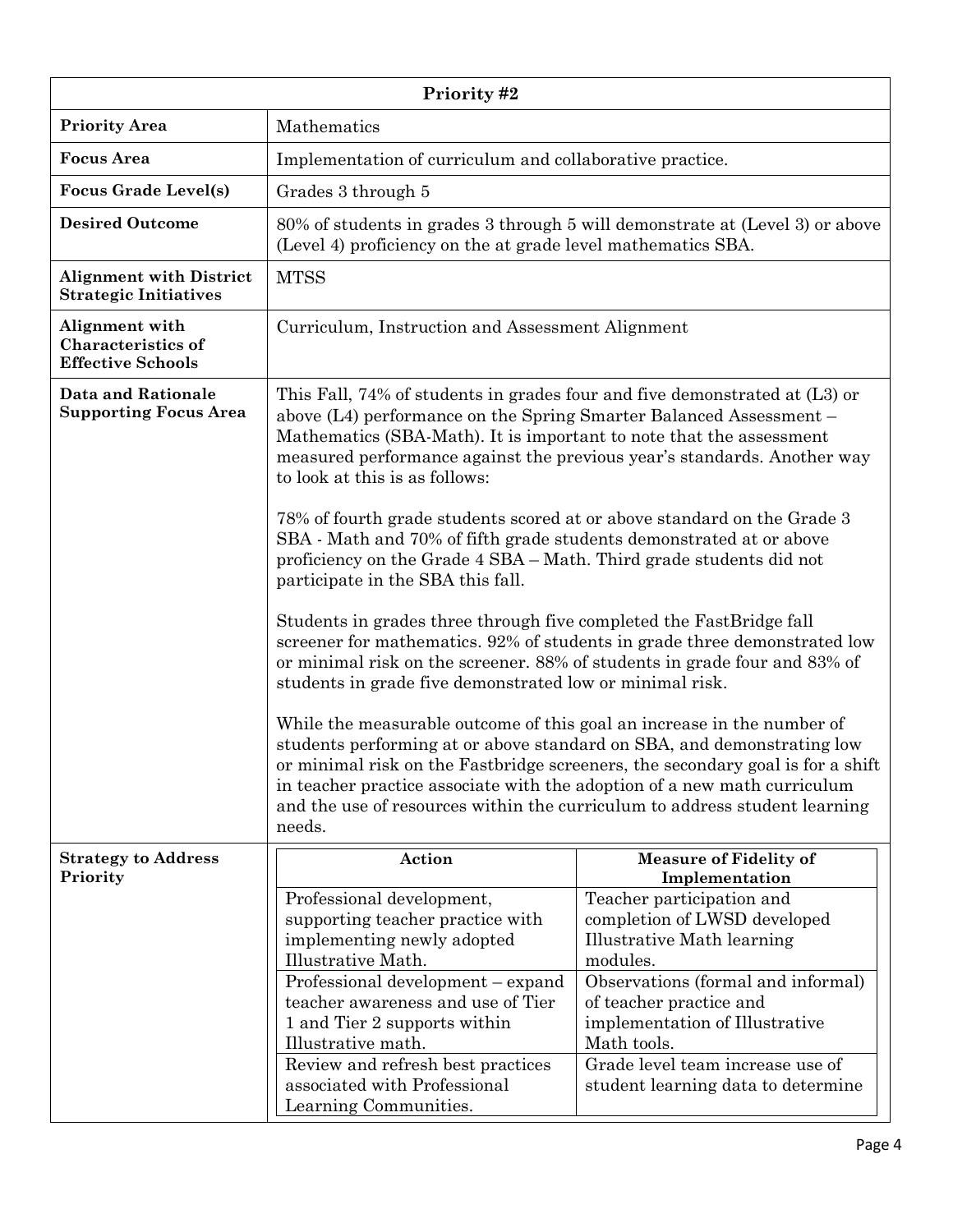|                                         | next instructional steps for<br>intervention and enrichment.                                                                                                                                                                                                                                                                                                                                               |  |
|-----------------------------------------|------------------------------------------------------------------------------------------------------------------------------------------------------------------------------------------------------------------------------------------------------------------------------------------------------------------------------------------------------------------------------------------------------------|--|
| <b>Timeline for Focus</b>               | Fall, 2021 - Spring, 2022                                                                                                                                                                                                                                                                                                                                                                                  |  |
| Method(s) to Monitor<br><b>Progress</b> | Student performance on classroom-based assessments (exit tickets, unit<br>$\bullet$<br>assessments).<br>Student performance on FastBridge Math assessment (Middle and End<br>$\bullet$<br>of year).<br>Informal and formal observation cycles centering on mathematics<br>$\bullet$<br>instruction.<br>Observation of team collaboration meetings to monitor use of student<br>$\bullet$<br>learning data. |  |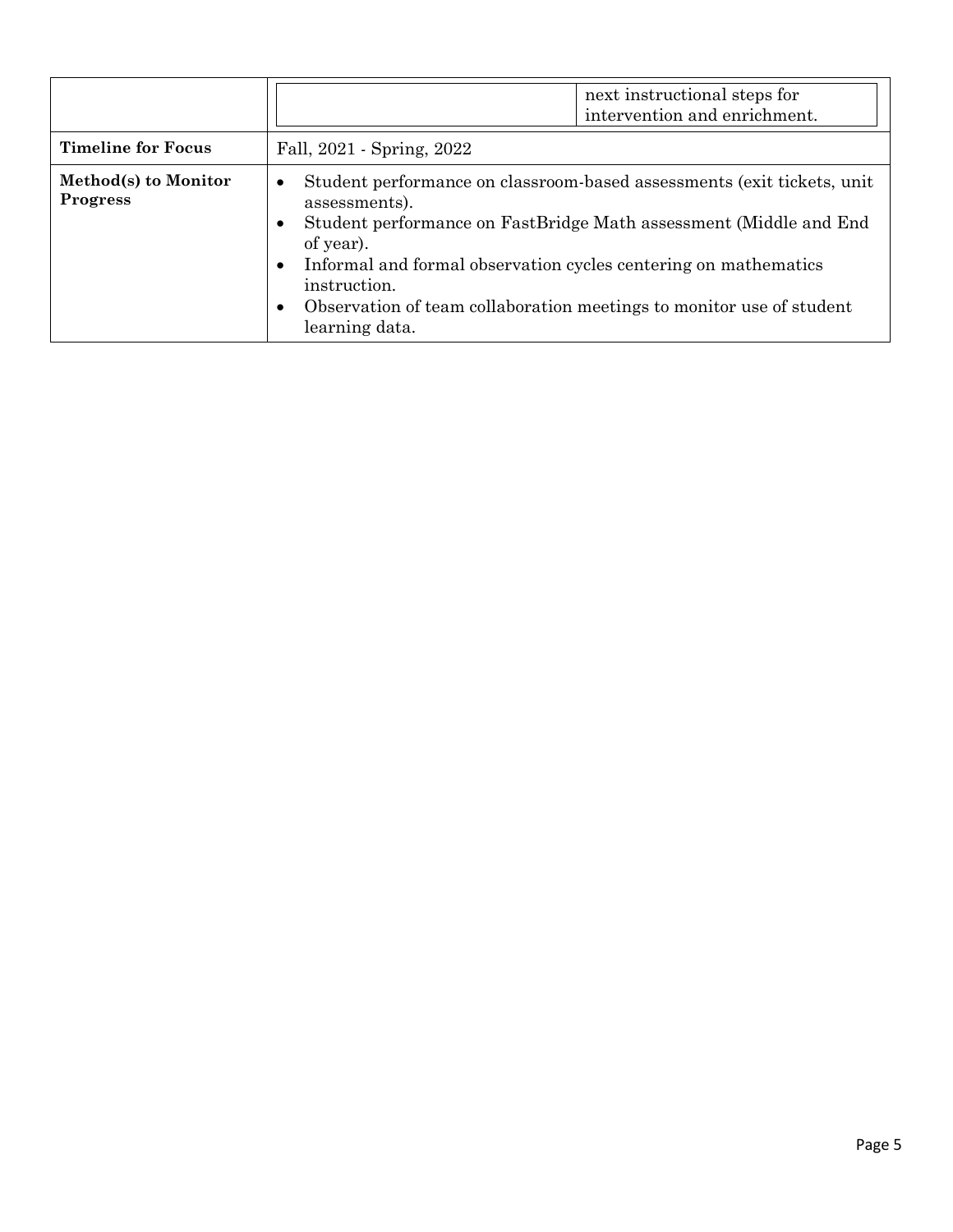| Priority#3                                                              |                                                                                                                                                                                                                                                                                                                                                                                                                                                                                                                                                                                                                                    |                                                                                                                                                                                         |  |
|-------------------------------------------------------------------------|------------------------------------------------------------------------------------------------------------------------------------------------------------------------------------------------------------------------------------------------------------------------------------------------------------------------------------------------------------------------------------------------------------------------------------------------------------------------------------------------------------------------------------------------------------------------------------------------------------------------------------|-----------------------------------------------------------------------------------------------------------------------------------------------------------------------------------------|--|
| <b>Priority Area</b>                                                    | Social and Emotional                                                                                                                                                                                                                                                                                                                                                                                                                                                                                                                                                                                                               |                                                                                                                                                                                         |  |
| <b>Focus Area</b>                                                       | <b>Emotional Regulation</b>                                                                                                                                                                                                                                                                                                                                                                                                                                                                                                                                                                                                        |                                                                                                                                                                                         |  |
| <b>Focus Grade Level(s)</b>                                             | Grades 3 - 5                                                                                                                                                                                                                                                                                                                                                                                                                                                                                                                                                                                                                       |                                                                                                                                                                                         |  |
| <b>Desired Outcome</b>                                                  | From 47% to 60% of students in grades three through five responding<br>favorably to questions associated with emotional regulation on the<br>Panorama Survey.                                                                                                                                                                                                                                                                                                                                                                                                                                                                      |                                                                                                                                                                                         |  |
| <b>Alignment with District</b><br><b>Strategic Initiatives</b>          | <b>MTSS</b>                                                                                                                                                                                                                                                                                                                                                                                                                                                                                                                                                                                                                        |                                                                                                                                                                                         |  |
| Alignment with<br><b>Characteristics of</b><br><b>Effective Schools</b> | <b>Supportive Learning Environment</b>                                                                                                                                                                                                                                                                                                                                                                                                                                                                                                                                                                                             |                                                                                                                                                                                         |  |
| <b>Data and Rationale</b><br><b>Supporting Focus Area</b>               | Of all the Social and Emotional Competencies and Well-being measures<br>evaluated in the Panorama Survey, 47% of students responded favorably on<br>the topic of Emotion Regulation.<br>Within this topic, there is one specific question, "when everyone around you<br>gets angry, how relaxed can you stay?" only 38% of our students in grades 3<br>through 5 responded favorably.<br>Equipping students with awareness, strategies and skills to remain relaxed<br>when feeling surrounded by others who are upset has potential to positively<br>impact the Social Emotional Well-being of our students over their lifetimes. |                                                                                                                                                                                         |  |
| <b>Strategy to Address</b><br>Priority                                  | Action<br>Review of Panorama Survey results<br>with staff (staff meeting) and<br>parents (newsletters).<br>Counselor corner in family<br>newsletter, highlighting strategies<br>that are taught to students.<br>Increase the number of Tier 1<br>Social and Emotional supports in<br>general education classrooms<br>(Quiet corners, use of restorative)<br>circles/class meetings, presentation<br>of SEL lessons by general<br>education teachers).<br>Participation in Restorative Circle<br>Training.                                                                                                                          | <b>Measure of Fidelity of</b><br>Implementation<br>Meeting notes and minutes.<br>Regular submissions to school wide<br>family communications.<br>Staff survey<br>Completion of Training |  |
| <b>Timeline for Focus</b>                                               | Fall, 2021 - Spring, 2022                                                                                                                                                                                                                                                                                                                                                                                                                                                                                                                                                                                                          |                                                                                                                                                                                         |  |
| Method(s) to Monitor<br><b>Progress</b>                                 | Student participation in spring Panorama Survey.<br>Staff survey results.<br>$\bullet$<br>Counselor summary of schedule and lesson topics.<br>٠                                                                                                                                                                                                                                                                                                                                                                                                                                                                                    |                                                                                                                                                                                         |  |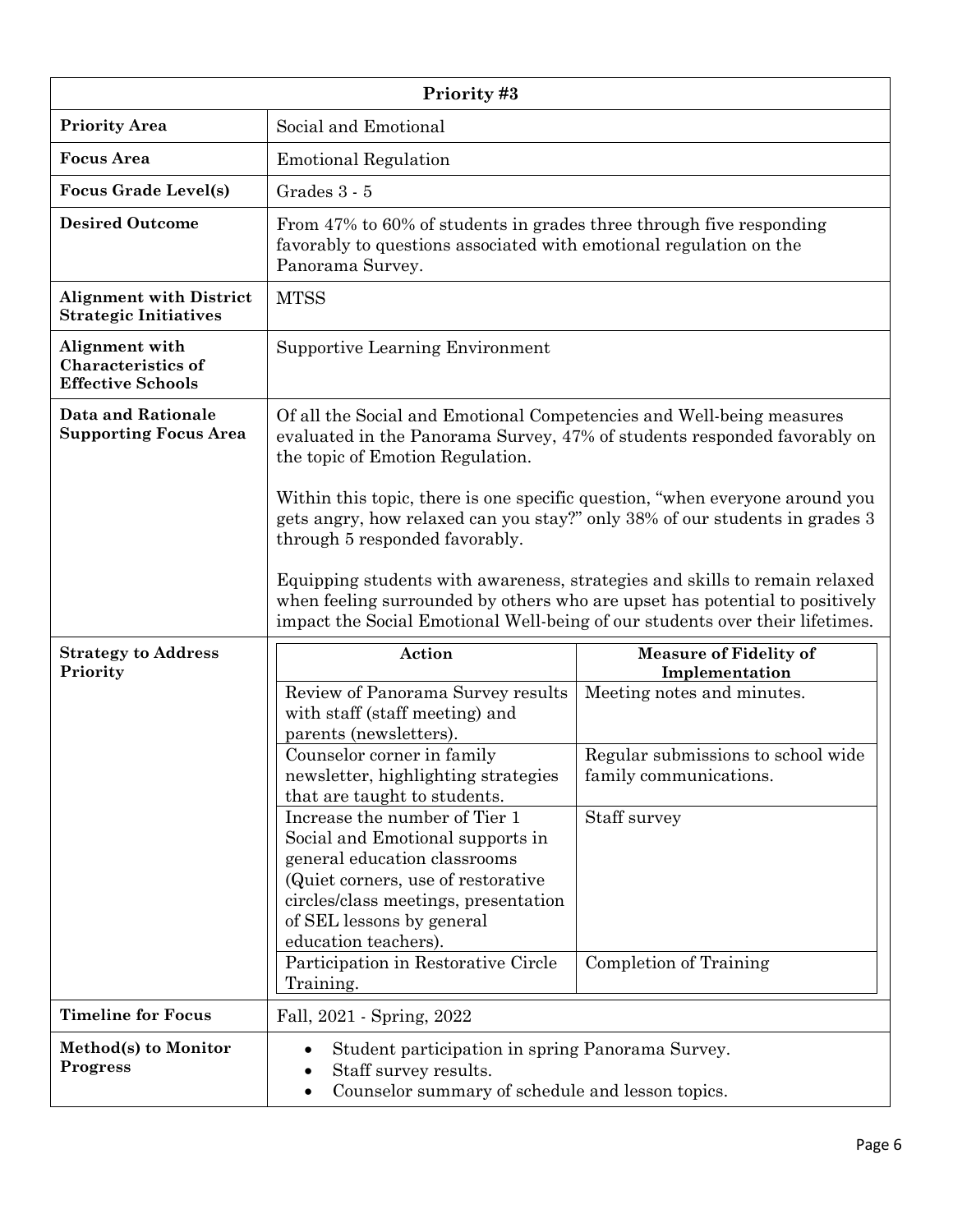### **TECHNOLOGY INTEGRATION PLAN**

The Washington Basic Education Act requires schools to "integrate technology literacy and fluency" in their curriculum. The updated K-12 Educational Technology Learning Standards emphasize the ways technology can be used to amplify and transform learning and teaching.

The Technology Integration Facilitator Program (TIF) and Building Instructional Technology Plan (BIT) provide the structure and funding to support this requirement.

The goals of the TIF program are to support teachers in effectively:

- 1. Integrating the use of core instructional technologies within instruction. *Core instructional technologies include Microsoft tools, SMART Technologies, and classroom footprint technologies.*
- 2. Utilizing digital tools to enhance the learning process and ensure access to content.
- 3. Understanding and applying the Educational Technology Learning Standards across content areas.
- 4. Embedding digital citizenship and media literacy within instruction.

Building administrators work with their Technology Integration Facilitator (TIF) and Technology Integration Specialist to identify training needs based on the TIF program goals. The BIT plan identifies year-long goals and plans for providing professional learning to meet training needs. Beginning and end of year Technology Integration survey data informs the personalization of individual school plans in alignment with strategic efforts.

Based on Spring Technology Integration staff survey data, strategic implementations and OSPI requirements, the BIT Plan will focus on the following:

 $\Box$ Digital Citizenship

- ☒Integrating core instructional technologies within instruction
- $\Box$ Utilizing digital tools to enhance learning and ensure student access to content
- ☐Applying Ed Tech Learning Standards across content areas

#### **STATE ASSESSMENT PARTICIPATION**

The Every Student Succeeds Act (ESSA) requires that all schools meet at least a 95% participation rate for state assessments for all students as well as each subgroup. Schools that fall below this threshold in any group must include goals and actions the school will take to ensure 95% of students participate. The latest participation rate that has been published by OSPI for the school was for state testing in spring 2019. During that year, the participation rate was met.

Strategies the school is using to meet participation requirements include:

- Common language on the importance of state testing is used by all schools in the district.
- Staff receive training on the administration of state assessments, including the use of supports and accommodations to ensure all students have an equal opportunity to demonstrate learning.
- Make-up testing is provided for students that miss the school's date.
- Test completion lists are monitored by both school testing coordinators and district personnel.
- The district is using the recommended refusal procedures and form developed by the Washington Educational Research Association.